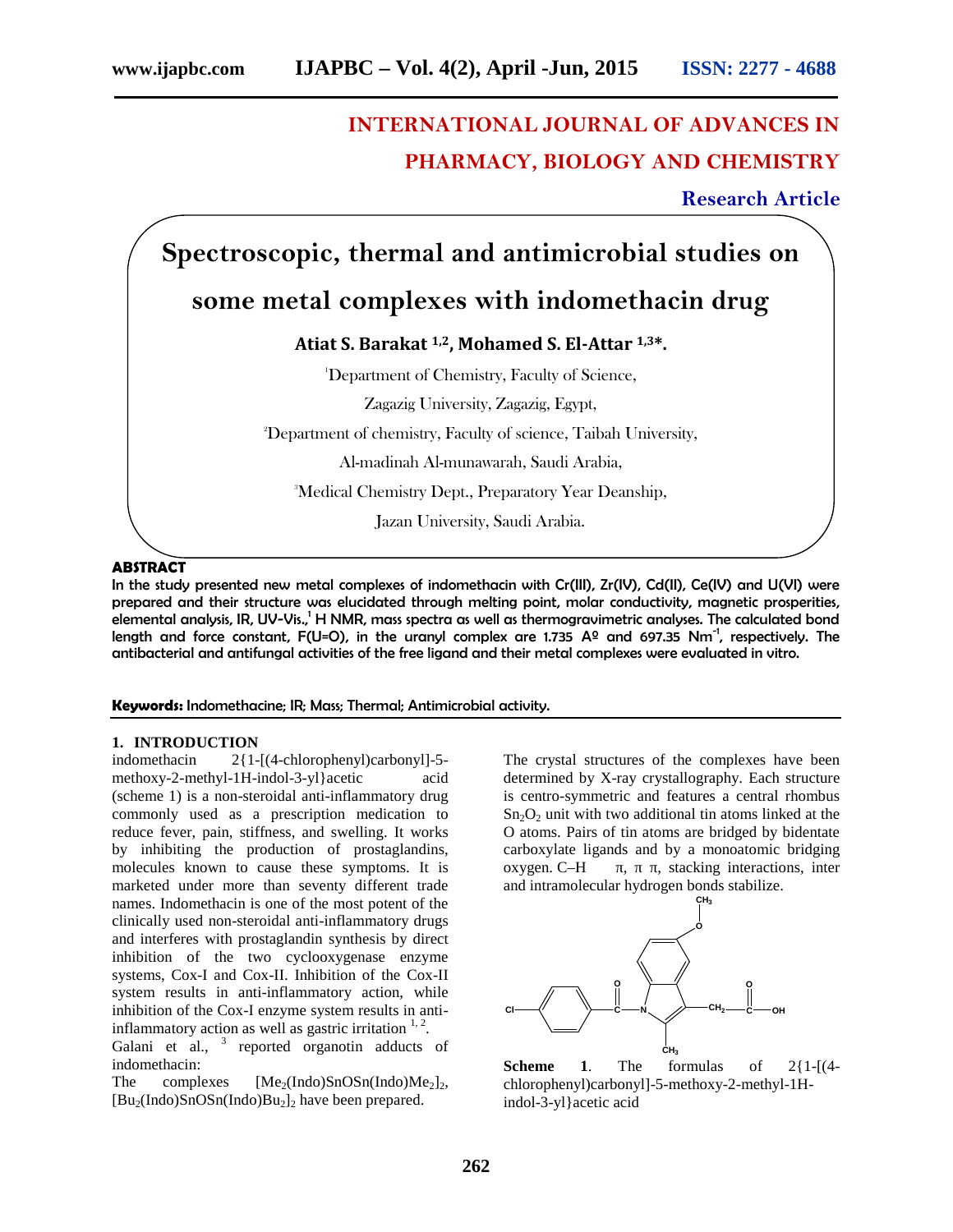In this study, the new solid complexes of indomethacin with  $Cr(III)$ ,  $Zr(IV)$ ,  $Cd(II)$ ,  $Ce(IV)$  and absorption U(VI) were prepared in ethanol as a solvent. The complexes were characterized through their melting point, molar conductivity, magnetic properties, elemental analysis, IR, UV-Vis.,  $H$  NMR, mass spectra as well as thermogravimetric analyses. The biological activity of the ligand and their metal chelates were measured against some selected Gram positive and Gram negative bacteria and two species of fungi.

#### **2. MATERIALS**

#### **2.1. Chemicals**

All chemicals used for the preparation of the complexes were of analytical reagent grade, commercially available from different sources and used without further purification. Indomethacin used  $3\,$  M for all compounds were measured on CONSORT in this study were purchased from the Egyptian International Pharmaceutical Industrial Company (EIPICO).  $ZrOCl<sub>2</sub>.8H<sub>2</sub>O$  (99.9%), ethanol, acetone, NaOH, FeCl<sub>3</sub>.6H<sub>2</sub>O, BaCl<sub>2</sub>, FeSO<sub>4</sub>, K<sub>2</sub>CrO<sub>4</sub> were purchased from Fluka Chemical Co. Cr(CH<sub>3</sub>COO)<sub>3</sub>, CdCl<sub>2</sub>, UO<sub>2</sub>(CH<sub>3</sub>COO)<sub>2</sub>.2H<sub>2</sub>O, and Ce(SO<sub>4</sub>)<sub>2</sub> from Aldrich Chemical Co. These materials used without further purification.

#### **2.2. Synthesis of indomethacin metal complexes**

An ethanolic suspended solution (50 mL) of indo. 2mmol  $(0.714 \text{ g})$  and NaOH 2mmol  $(0.08 \text{ g})$  added to 1mmol of  $Cr(CH_3COOH)_3$  (0.329 g) and the reaction mixture was stirred at room temperature for 20 h. The solution was left for slow evaporation, after that the green  $[Cr(Indo)<sub>2</sub>(H<sub>2</sub>O)<sub>2</sub>](CH<sub>3</sub>COO).2H<sub>2</sub>O$  product was deposited.The solid obtained was filtered under vacuum, washed with ethanol and dried over anhydrous  $CaCl<sub>2</sub>$ . In similar way described above, the yellow-green, white, yellow and yellow  $[ZrO(Indo)<sub>2</sub>(H<sub>2</sub>O)].3H<sub>2</sub>O, [Cd(Indo)<sub>2</sub>(H<sub>2</sub>O)<sub>2</sub>].2H<sub>2</sub>O,$  $[Ce(Indo)<sub>2</sub>(H<sub>2</sub>O)<sub>2</sub>](SO<sub>4</sub>)$ .2H<sub>2</sub>O and  $[UO<sub>2</sub>(Indo)<sub>2</sub>(H<sub>2</sub>O)]$ .2H<sub>2</sub>O complexes were prepared by using ethanol as a solvent. Unfortunately we were not able to obtained appropriate monocrystals to perform X-ray diffraction analysis. The qualitative reactions revealed the presence of acetate and sulphate as counter ions.

#### **2.3. Instruments**

The infrared spectra of the five solid complexes and Indomethacine were recorded from KBr discs using FTIR 460 plus,  $^{1}$ H NMR spectra were recorded on Varian Mercury VX-300 NMR Spectrometer using  $DMSO-d<sub>6</sub>$  as solvent. C, H and N elemental analysis were carried out on a Perkin Elmer CHN 2400. The percentage of metal ions were determined gravimetrically by transforming the solid products

into oxide, and also determined by using atomic A spectrometer model PYEUNICAMSP 1900 fitted with the corresponding lamp was used for this purposed. Electronic solid reflection spectra of Indomethacin and the isolated solid complexes were obtained in the region of 800– 200 nm using UV-3101PC Shimadzu with a 1 cm quartz cell. Mass spectra were done on GCMS-QP- 2010 plus Shimadzu(ESI-70 ev) in the range from 0- 1090. Magnetic moment measurements were carried out at room temperature where  $Hg[Co(SCN)<sub>4</sub>]$  was used a calibrant by using Gouy method. Thermogravimetric (TG) and differential (DTG) thermogravimetric analyses were carried out under N -atmosphere using detectors model TGA 50H Shimadzu. The rate of heating of the sample was kept at10 °C/min. Molar conductivities in DMF at  $1.0x10^-$ K410.

#### **2.4. Antimicrobial activity**

Antibacterial activity of the ligands and there metal complexes were investigated by a previously reported modified method of Beecher and Wong<sup>4</sup> against different bacterial species, such as *Staphylococcus aureus* (*S. aureus*), *Bacillus subtilis* (*B. subtilis)*, *Escherichia coli* (*E. coli*) and *Pseudomonas aeruginosa* (*P. aeruginosa*) and antifungal screening was studied against two species, *Candida Albicans (C. albicans)* and *Aspergillus fumigatus* (*A. fumigatus*). The tested microorganisms isolates were isolated from Egyptian soil and identified according to the standard mycological and bacteriological keys for identification of fungi and bacteria as stock cultures in the microbiology laboratory, Faculty of Science, Zagazig University. The nutrient agar medium for antibacterial was (0.5% Peptone, 0.1% Beef extract, 0.2% Yeast extract, 0.5% NaCl and 1.5% Agar-Agar) and for antifungal (3% Sucrose, 0.3% NaNO<sub>3</sub>, 0.1% K<sub>2</sub>HPO<sub>4</sub>, 0.05% KCl, 0.001% FeSO4, 2% Agar-Agar) was prepared and then cooled to 47 °C and seeded with tested microorganisms. After solidification 5 mm diameter holes were punched by a sterile cork-borer. The investigated compounds, i.e., ligand and their complexes, were introduced in petri dishes (only 0.1 ml) after dissolving in DMF at  $1.0\times10^{-3}$  M. These culture plates were then incubated at  $37 \degree$ C for 20 h for bacteria and for seven days at 30  $^{\circ}$ C for fungi. The activity was determined by measuring the diameter of the inhibition zone (in mm). Growth inhibition was calculated with reference to the positive control, i.e., (Ampicilin, Amoxycillin and Cefaloxin).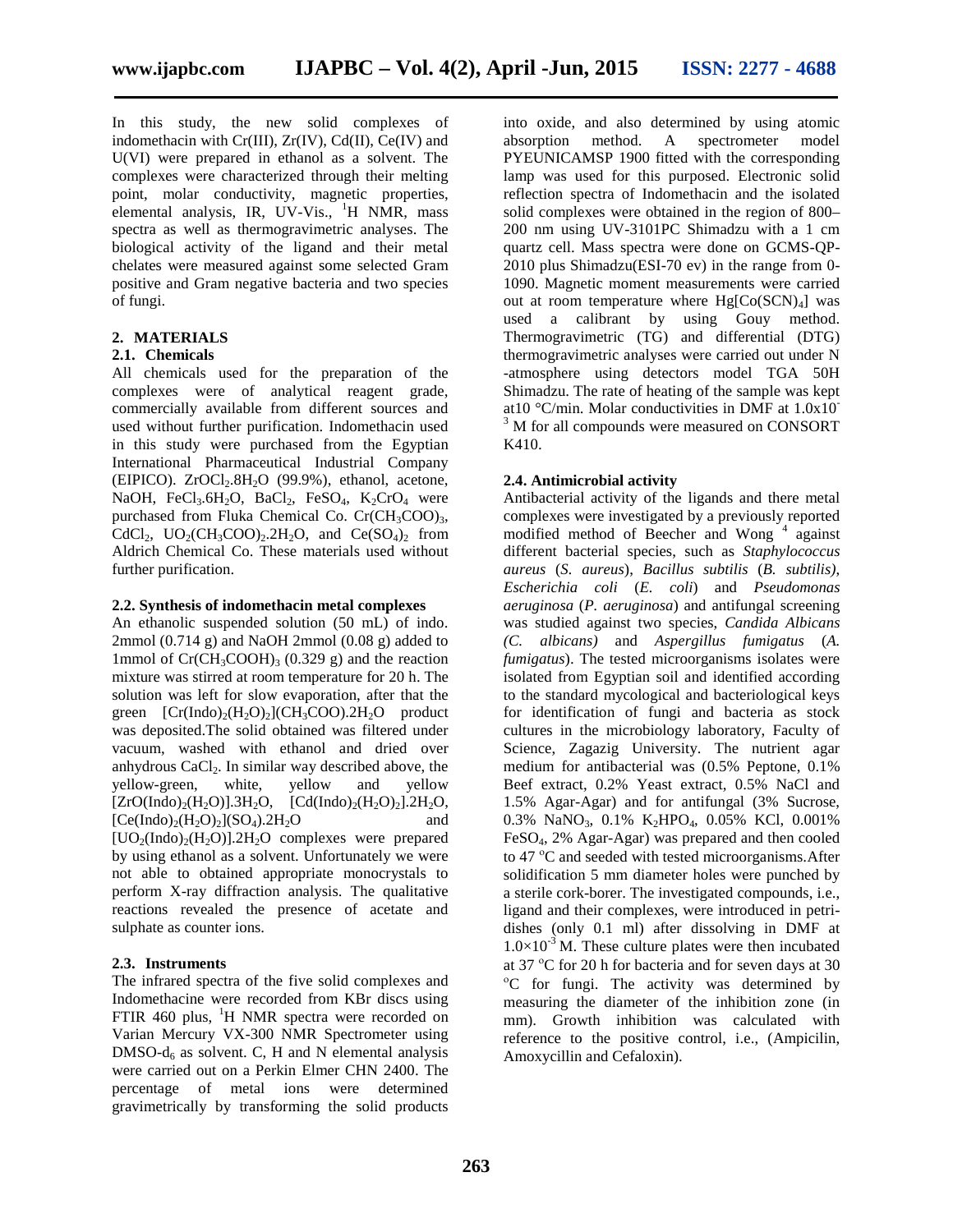| Compounds                                                                                    | Yield% | $Mp/{}^{\circ}C$ | Color   | Found (Calcd.) (%) |        |        |         | $\mu_{\rm eff}$ (B.M.) | $S \text{ cm}^2 \text{mol}^{-1}$ |  |
|----------------------------------------------------------------------------------------------|--------|------------------|---------|--------------------|--------|--------|---------|------------------------|----------------------------------|--|
| M.Wt. (M.F.)                                                                                 |        |                  |         | $\mathcal{C}$      | H      | N      | M       |                        |                                  |  |
| Indomethacin                                                                                 | 80.0   | 162              | White   | (63.67)            | (4.51) | (3.70) |         | Diamagnetic            | 13.08                            |  |
| 357.787 ( $C_{19}H_{16}NO_4Cl$ )                                                             |        |                  |         | 63.72              | 4.47   | 3.91   |         |                        |                                  |  |
| $[Cr(Indo)2(H2O)2](CH3COO).2H2O]$                                                            | 79.99  | >300             | Green   | (53.24)            | (4.02) | (3.01) | (5.78)  | 3.82                   | 146.3                            |  |
| 896.57 ( $CrC_{40}H_{41}N_2O_{14}Cl_2$ )                                                     |        |                  |         | 53.54              | 4.57   | 3.12   | 5.79    |                        |                                  |  |
| $[ZrO(Indo)2(H2O)].3H2O$                                                                     | 80.14  | >300             | Yellow- | (50.98)            | (4.12) | (3.09) | (10.18) | Diamagnetic            | 14.9                             |  |
| 892.77 ( $ZrC_{38}H_{38}N_2O_{13}Cl_2$ )                                                     |        |                  | Green   | 51.07              | 4.25   | 3.13   | 10.21   |                        |                                  |  |
| [Cd(Indo) <sub>2</sub> (H <sub>2</sub> O) <sub>2</sub> ].2H <sub>2</sub> O                   | 73.52  | >300             | White   | (50.92)            | (4.00) | (3.23) | (12.45) | Diamagnetic            | 14.6                             |  |
| 897.97 (CdC <sub>38</sub> H <sub>38</sub> N <sub>2</sub> O <sub>12</sub> Cl <sub>2</sub> )   |        |                  |         | 50.78              | 4.23   | 3.12   | 12.51   |                        |                                  |  |
| $[Ce(Indo)2(H2O)2](SO4)$ .2H <sub>2</sub> O                                                  | 75.46  | >300             | Yellow  | (44.58)            | (3.68) | (2.67) | (13.80) | Diamagnetic            | 176.7                            |  |
| 1021.69 ( $CeC_{38}H_{38}N_2O_{16}Cl_2S$ )                                                   |        |                  |         | 44.63              | 3.72   | 2.74   | 13.71   |                        |                                  |  |
| $[UO2(Indo)2(H2O)].2H2O]$                                                                    | 78.77  | >300             | Yellow  | (44.01)            | (3.33) | (2.70) | (22.87) | Diamagnetic            | 15.2                             |  |
| $1037.60$ (UC <sub>38</sub> H <sub>36</sub> N <sub>2</sub> O <sub>13</sub> Cl <sub>2</sub> ) |        |                  |         | 43.94              | 3.47   | 2.69   | 22.94   |                        |                                  |  |
|                                                                                              |        |                  |         |                    |        |        |         |                        |                                  |  |

**Table 1** Elemental analysis and physico-analytical data for Indo and its metal complexes

| Table 2                                                          |  |  |  |  |  |  |  |
|------------------------------------------------------------------|--|--|--|--|--|--|--|
| The characteristic IR bands of ligand and their metal complexes. |  |  |  |  |  |  |  |
|                                                                  |  |  |  |  |  |  |  |

| compund                                                                    | $(O-H);$<br>$H_2O$ ;<br><b>COOH</b> | $(C=O);$<br><b>COOH</b>  | $(C=O);$<br>keto<br>group | $_{\text{as}}(\text{COO}^{\text{-}})$ | $_{\rm s}$ (COO <sup>-</sup> ) | $_{\rm as}(U=O)$<br>$(O=U)$ | $(Zr=O)$                 | $(M-O)$                                       |
|----------------------------------------------------------------------------|-------------------------------------|--------------------------|---------------------------|---------------------------------------|--------------------------------|-----------------------------|--------------------------|-----------------------------------------------|
| Indomethacin                                                               | 3400 <sub>w</sub>                   | 1709 <sub>vs</sub>       | 1693vs                    | 1596vs                                | $\overline{a}$                 | $\overline{\phantom{a}}$    | $\overline{a}$           | 694s, 656s<br>594s.<br>563m<br>478ms.<br>436m |
| $[Cr(Indo)2(H2O)2](CH3COO).2H2O$                                           | 3395m                               | ÷,                       | 1682sh<br>1647m           | 1585 <sub>w</sub>                     | 1423m                          |                             |                          | 617w,<br>521m                                 |
| $[ZrO(Indo)2(H2O)].3H2O$                                                   | 3395 <sub>vs</sub>                  | $\overline{\phantom{a}}$ | 1660vw                    | 1585m                                 | 1450 <sub>w</sub>              | $\overline{\phantom{a}}$    | 810 <sub>ms</sub>        | 613m,<br>529s                                 |
| [Cd(Indo) <sub>2</sub> (H <sub>2</sub> O) <sub>2</sub> ].2H <sub>2</sub> O | 3395m                               | ÷                        | 1682vw                    | 1586m                                 | 1445s                          | $\overline{\phantom{a}}$    | $\overline{\phantom{a}}$ | 617m,<br>525m                                 |
| $[Ce(Indo)2(H2O)2](SO4)$ .2H <sub>2</sub> O                                | 3383w                               | $\overline{\phantom{a}}$ | 1674sh                    | 1593m                                 | 1440s                          | ٠                           | $\overline{\phantom{a}}$ | 617 <sub>vs</sub><br>525m                     |
| $[UO2(Indo)2(H2O)].2H2O]$                                                  | 3380w                               | ٠                        | 1624sh                    | 1570 <sub>vs</sub>                    | 1425m                          | 928m<br>849s                | $\overline{a}$           | 617w,<br>525m                                 |

Keys: s=strong, w=weak, v=very, m=medium, br=broad, sh=shoulder, =stretching, *b*=bending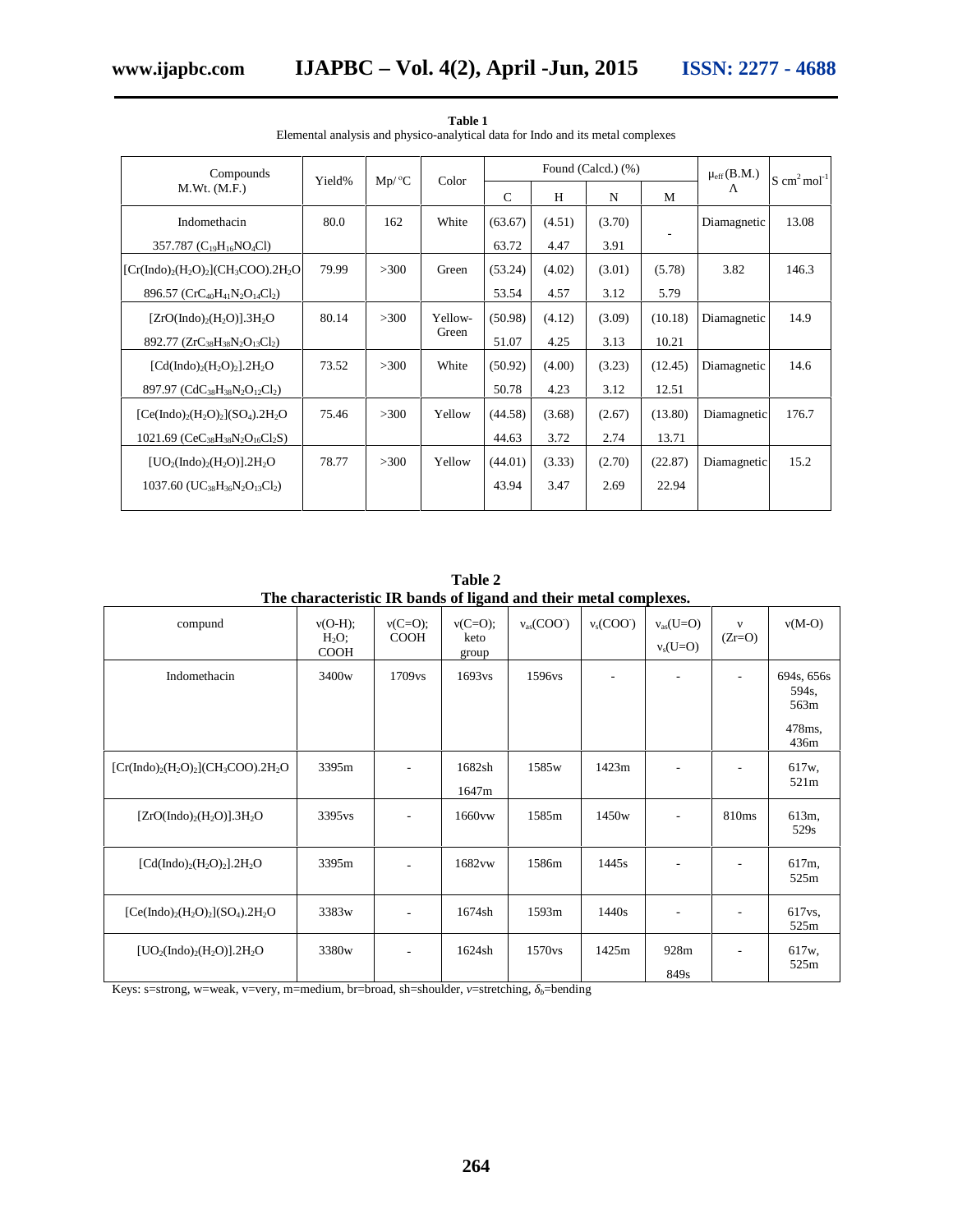

**Scheme 2.**

The coordination mode of Cr(III), Zr(IV), Cd(II), Ce(IV) and U(VI) with indomethacin.



**Fig. 1.** Electronic reflection spectra for (A) Indomethacin, (B)  $[Cr(Indo)<sub>2</sub>(H<sub>2</sub>O)<sub>2</sub>](CH<sub>3</sub>COO).2H<sub>2</sub>O$ , (C) [Zr(Indo)<sub>2</sub>(H<sub>2</sub>O)].3H<sub>2</sub>O, (D) [Cd(Indo)<sub>2</sub>(H<sub>2</sub>O)<sub>2</sub>]. 2H<sub>2</sub>O, (E) [Ce(Indo)<sub>2</sub>(H<sub>2</sub>O)<sub>2</sub>].2H<sub>2</sub>O, (F) [UO<sub>2</sub>(Indo)<sub>2</sub>(H<sub>2</sub>O)].2H<sub>2</sub>O.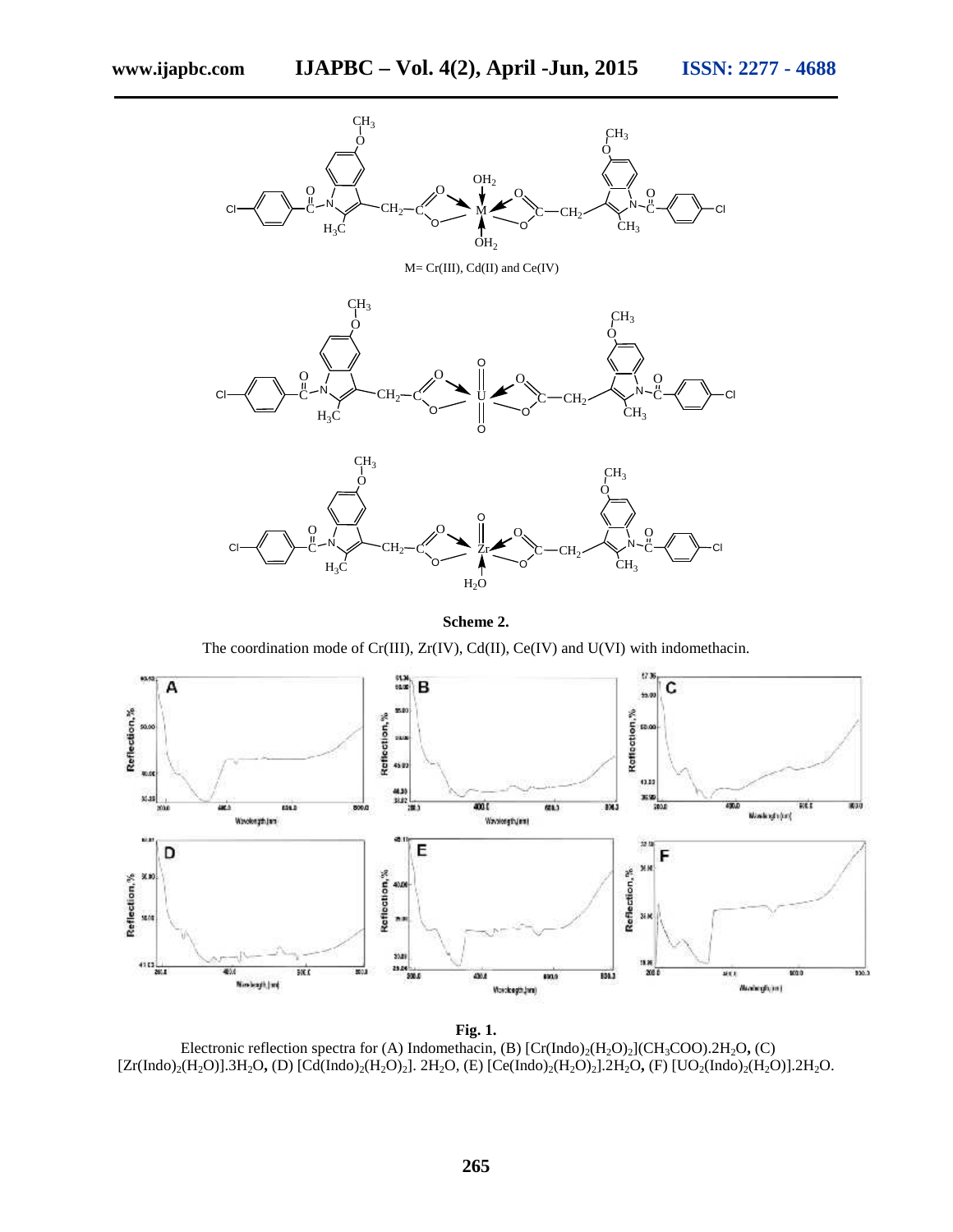

**Fig. 2.**<br><sup>1</sup>H NMR spectra for (A) Indomethacin, (B) [Cr(Indo)<sub>2</sub>(H<sub>2</sub>O)<sub>2</sub>](CH<sub>3</sub>COO).2H<sub>2</sub>O, (C) [Zr(Indo)<sub>2</sub>(H<sub>2</sub>O)].3H<sub>2</sub>O, (D)  $[Cd(Indo)<sub>2</sub>(H<sub>2</sub>O)<sub>2</sub>]. 2H<sub>2</sub>O, (E) [Ce(Indo)<sub>2</sub>(H<sub>2</sub>O)<sub>2</sub>].2H<sub>2</sub>O, (F) [UO<sub>2</sub>(Indo)<sub>2</sub>(H<sub>2</sub>O)].2H<sub>2</sub>O.$ 



**Scheme 3**. Fragmentation pattern of free indomethacin.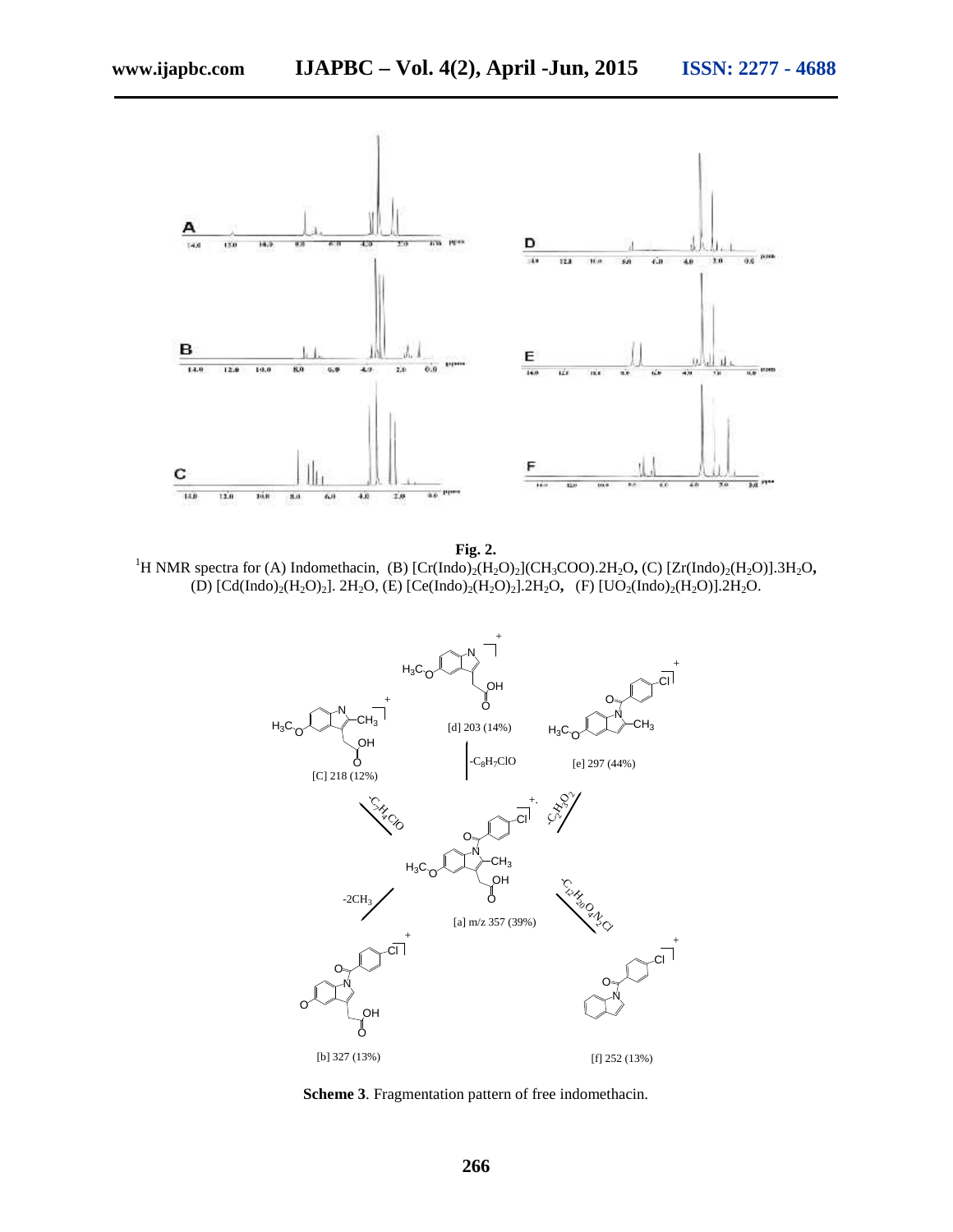

[g] 454 (10%)

**Scheme 4**. Fragmentation pattern of  $[Cr(Indo.)<sub>2</sub>(H<sub>2</sub>O)<sub>2</sub>](CH<sub>3</sub>COO).2H<sub>2</sub>O$ 



**Fig. 3.**

Mass spectra diagram of (A) Indomethacin, (B)  $[Cr(Indo)<sub>2</sub>(H<sub>2</sub>O)<sub>2</sub>](CH<sub>3</sub>COO).2H<sub>2</sub>O$ , (C)  $[Zr(Indo)<sub>2</sub>(H<sub>2</sub>O)].3H<sub>2</sub>O$ , (D)  $[Cd(Indo)<sub>2</sub>(H<sub>2</sub>O)<sub>2</sub>].2H<sub>2</sub>O, (E) [Ce(Indo)<sub>2</sub>(H<sub>2</sub>O)<sub>2</sub>].2H<sub>2</sub>O, (F) [UO<sub>2</sub>(Indo)<sub>2</sub>(H<sub>2</sub>O)].2H<sub>2</sub>O.$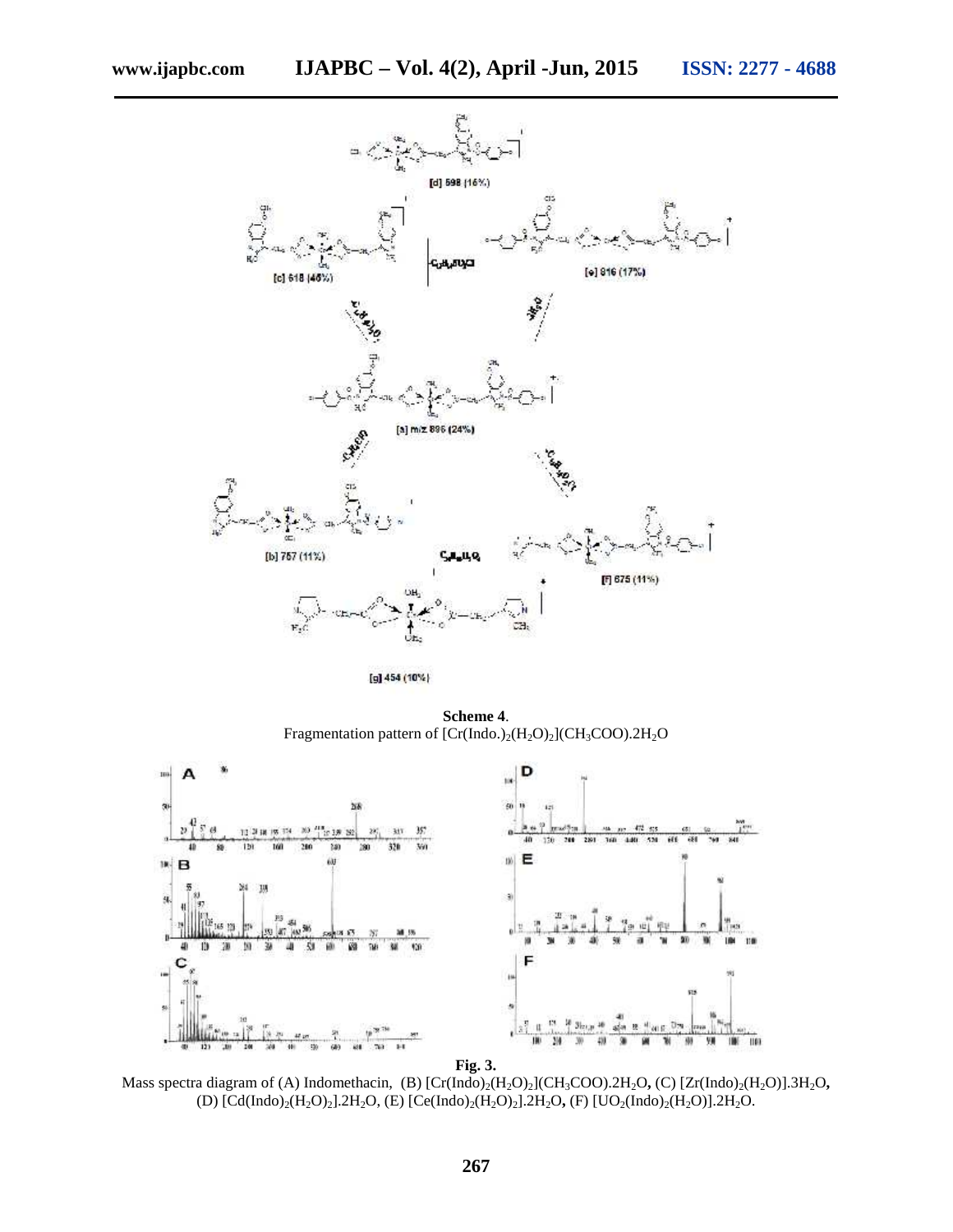

**Fig. 4.** TGA and DTG diagram for (A) Indomethacin, (B)  $[Cr(Indo)<sub>2</sub>(H<sub>2</sub>O)<sub>2</sub>](CH<sub>3</sub>COO).2H<sub>2</sub>O$ , (C)  $[Zr(Indo)<sub>2</sub>(H<sub>2</sub>O)].3H<sub>2</sub>O$ , (D)  $[Cd(Indo)<sub>2</sub>(H<sub>2</sub>O)<sub>2</sub>]$ .2H<sub>2</sub>O, (E)  $[Ce(Indo)<sub>2</sub>(H<sub>2</sub>O)<sub>2</sub>]$ .2H<sub>2</sub>O, (F)  $[UO<sub>2</sub>(Indo)<sub>2</sub>(H<sub>2</sub>O)]$ .2H<sub>2</sub>O.

| Table 3                                                                                                    |               |                             |                    |              |  |  |  |  |
|------------------------------------------------------------------------------------------------------------|---------------|-----------------------------|--------------------|--------------|--|--|--|--|
| The maximum temperature $T_{max}(C)$ and weight loss values of the decomposition stages for Indomethacine, |               |                             |                    |              |  |  |  |  |
| $Cr(III), Zr(IV), Cd(II), Ce(IV)$ and $U(VI)$ complexes                                                    |               |                             |                    |              |  |  |  |  |
| Compounds                                                                                                  | Decomposition | $T_{\rm max} ({}^{\rm o}C)$ | Weight loss $(\%)$ | Lost species |  |  |  |  |
|                                                                                                            |               |                             | $C$ alc<br>Found   |              |  |  |  |  |

| Compounds                              | Decomposition     | $T_{max} ({}^{\circ}C)$ |       | Weight loss $(\%)$ | Lost species                          |
|----------------------------------------|-------------------|-------------------------|-------|--------------------|---------------------------------------|
|                                        |                   |                         | Calc. | Found              |                                       |
| Indomethacin                           | First step        | 325, 530                | 99.78 | 99.5               | $8C_2H_2+3CO+NO+0.5Cl_2$              |
| $(C_{19}H_{16}NO_4Cl)$                 | <b>Total</b> loss |                         | 100   | 100                |                                       |
|                                        | Residue           |                         |       |                    |                                       |
| $[Cr(Indo)2(H2O)2](CH3COO).2H2O$       | First step        | 116                     | 4.01  | 4.00               | 2H <sub>2</sub> O                     |
| $(C_{40}H_{37}N_2O_{12}Cl_2Cr)$        | Second step       | 380,977                 | 83.31 | 83.2               | $14C_2H_2+C_2H_4+2NO+2HCL+7CO+$       |
|                                        | <b>Total</b> loss |                         | 87.32 | 87.2               | 1.5H <sub>2</sub> O                   |
|                                        | Residue           |                         | 12.68 | 12.8               |                                       |
|                                        |                   |                         |       |                    | $CrO1.5+3C$                           |
| $[ZrO(Indo)2(H2O)].3H2O$               | First step        | 55,100                  | 6.04  | 6.1                | 3H <sub>2</sub> O                     |
| $(C_{38}H_{32}N_2O_{10}Cl_2Zr)$        | Second step       | 271,355,4               | 65.19 | 65                 | $9C_2H_2+3C_2H_4+2NO+2HCL+3CO2$       |
|                                        | <b>Total</b> loss | 46,                     | 71.23 | 71.1               |                                       |
|                                        | Residue           | 950,1181                | 28.77 | 28.9               | $ZrO2+11C$                            |
| $[Cd(Indo)2(H2O)2]$ .2H <sub>2</sub> O | First step        | 112                     | 4.00  | 4.1                | 2H <sub>2</sub> O                     |
| $(C_{38}H_{34}N_2O_{10}Cl_2Cd)$        | Second step       | 377,569,7               | 68.59 | 68.55              | $15C_2H_2+CO_2+2NO_2+2HCl+H_2O$       |
|                                        | <b>Total loss</b> | 30                      | 72.59 | 72.65              |                                       |
|                                        | Residue           |                         | 27.41 | 27.35              | $CdCO3+6C$                            |
| $[Ce(Indo)2(H2O)2]SO4.2H2O$            | First step        | 169                     | 3.50  | 3.6                | 2H <sub>2</sub> O                     |
| $(C_{38}H_{34}N_2O_{14}Cl_2SCe)$       | Second step       | 292,442                 | 70.12 | 70                 | $8C_2H_2+4C_2H_4+6CO+2NO_2+2HCl+SO_2$ |
|                                        | <b>Total</b> loss |                         | 73.62 | 73.6               |                                       |
|                                        | Residue           |                         | 26.38 | 26.4               | $CeO2+8C$                             |
| $[UO2(Indo)2(H2O)].2H2O$               | First step        | 84                      | 3.47  | 3.30               | 2H <sub>2</sub> O                     |
| $(C_{38}H_{32}N_2O_{11}Cl_2U)$         | Second step       | 381,433,8               | 62.25 | 62.1               | $14C_2H_2+2NO_2+2HCl+2CO+CO_2+H_2O$   |
|                                        | <b>Total loss</b> | 71,                     | 65.72 | 65.4               |                                       |
|                                        | Residue           | 1113                    | 34.28 | 34.6               | $UO2+7C$                              |
|                                        |                   |                         |       |                    |                                       |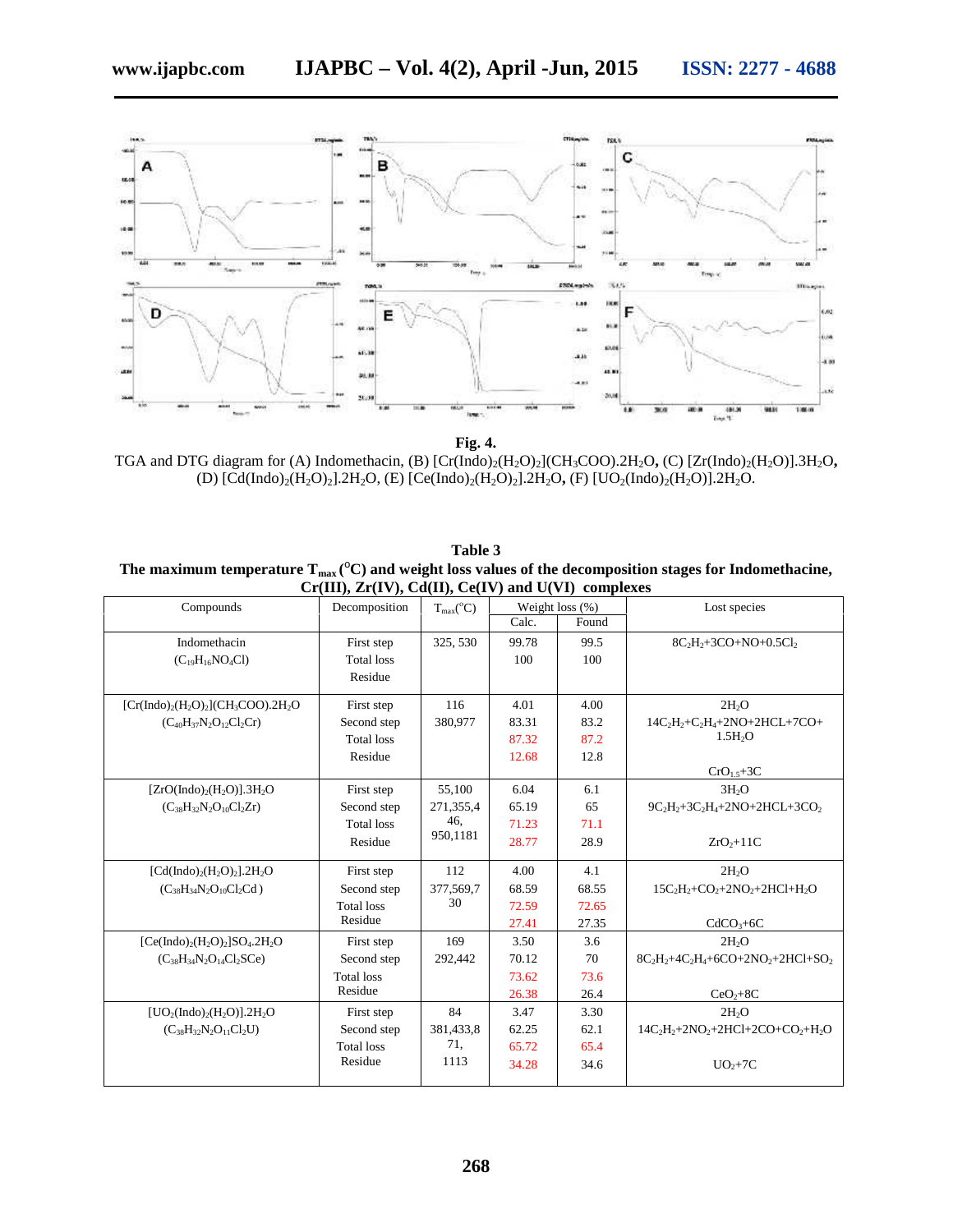

**Fig. 5. Statistical representation for biological activity of indomethacin and its metal complexes.**

| The minoriton uranicler zone values (min) for muonicinaem and its inclar complexes |                                       |                    |                    |                    |                    |                   |                    |  |  |
|------------------------------------------------------------------------------------|---------------------------------------|--------------------|--------------------|--------------------|--------------------|-------------------|--------------------|--|--|
|                                                                                    | Microbial species<br>Tested compounds |                    |                    |                    |                    |                   |                    |  |  |
|                                                                                    |                                       | Bacteria           |                    | Fungi              |                    |                   |                    |  |  |
|                                                                                    |                                       | E. coli            | P. aeruginosa      | <b>B.</b> subtilis | S. aureus          | C. albicans       | A. fumigatus       |  |  |
| Indomethacin                                                                       |                                       | $8 \pm 0.33$       | $7 \pm 0.22$       | $10 \pm 0.33$      | $15 \pm 0.10$      | $\Omega$          | $\mathbf{0}$       |  |  |
|                                                                                    |                                       |                    |                    |                    |                    |                   |                    |  |  |
| Cr(III)/Indo.                                                                      |                                       | $13^{+1} \pm 0.11$ | $14^{+1} \pm 0.44$ | $\Omega$           | $20^{+1} \pm 0.06$ | $\Omega$          | $\mathbf{0}$       |  |  |
| $Zr(IV)/$ Indo.                                                                    |                                       | $17^{+2} \pm 0.02$ | $13^{+1} \pm 0.30$ | $16^{+1} \pm 0.22$ | $30^{+2} \pm 0.88$ | $\Omega$          | $\mathbf{0}$       |  |  |
| $Cd(II) / Indo$ .                                                                  |                                       | $18^{+2} \pm 0.03$ | $\Omega$           | $14^{NS}$ ± 0.11   | $45^{+3} \pm 0.33$ | $\Omega$          | $\theta$           |  |  |
| Ce(IV) / Indo.                                                                     |                                       | $23^{+3} \pm 0.04$ | $12^{+1} \pm 0.02$ | $15^{+1} \pm 0.22$ | $40^{+3} \pm 0.11$ | $\Omega$          | $10^{+2} \pm 0.11$ |  |  |
| U(VI) / Indo.                                                                      |                                       | $\mathbf{0}$       | $21^{+2} \pm 0.13$ | $17^{+1}$ ± 0.15   | $36^{+1} \pm 0.14$ | $5^{+1} \pm 0.22$ | $5^{+1} \pm 0.33$  |  |  |
| $Cr(CH_3COO)_3.2H_2O$                                                              |                                       | $\mathbf{0}$       | $\theta$           | $\mathbf{0}$       | $\boldsymbol{0}$   | $\Omega$          | $\overline{0}$     |  |  |
| ZrOCl <sub>2</sub> .3H <sub>2</sub> O                                              |                                       | $\mathbf{0}$       | $\theta$           | $\mathbf{0}$       | $\mathbf{0}$       | $\overline{0}$    | $\mathbf{0}$       |  |  |
| CdCl <sub>2</sub> .2H <sub>2</sub> O                                               |                                       | $\mathbf{0}$       | $\theta$           | $\mathbf{0}$       | $\boldsymbol{0}$   | $\overline{0}$    | $\mathbf{0}$       |  |  |
| Ce(SO <sub>4</sub> ) <sub>2</sub>                                                  |                                       | $\mathbf{0}$       | $\theta$           | $\mathbf{0}$       | $\mathbf{0}$       | $\overline{0}$    | $\mathbf{0}$       |  |  |
|                                                                                    | $UO2(CH3COO)3$ .2H <sub>2</sub> O     |                    | $\theta$           | $\mathbf{0}$       | $\mathbf{0}$       | $\overline{0}$    | $\mathbf{0}$       |  |  |
| Control (DMF)                                                                      |                                       | $\mathbf{0}$       | $\theta$           | $\theta$           | $\mathbf{0}$       | $\overline{0}$    | $\mathbf{0}$       |  |  |
| Standard                                                                           | Ampicilin                             | $\mathbf{0}$       | $\boldsymbol{0}$   | $28 \pm 0.40$      | $\mathbf{0}$       | $\overline{0}$    | $\mathbf{0}$       |  |  |
|                                                                                    | Amoxycilin                            | $\Omega$           | $\boldsymbol{0}$   | $22 \pm 0.11$      | $18 \pm 1.73$      | $\overline{0}$    | $\mathbf{0}$       |  |  |
|                                                                                    | Cefaloxin                             | $24 \pm 0.34$      | $\theta$           | $27 \pm 1.15$      | $16 \pm 0.52$      | $\overline{0}$    | $\mathbf{0}$       |  |  |

**Table 4 The inhibition diameter zone values (mm) for indomethacin and its metal complexes**

Statistical significance P<sup>NS</sup> P not significant, P >0.05; P<sup>+1</sup> P significant, P <0.05; P<sup>+2</sup> P highly significant, P <0.01; P<sup>+3</sup> P very highly significant, P **<**0.001; student's, *t-*test (Paired).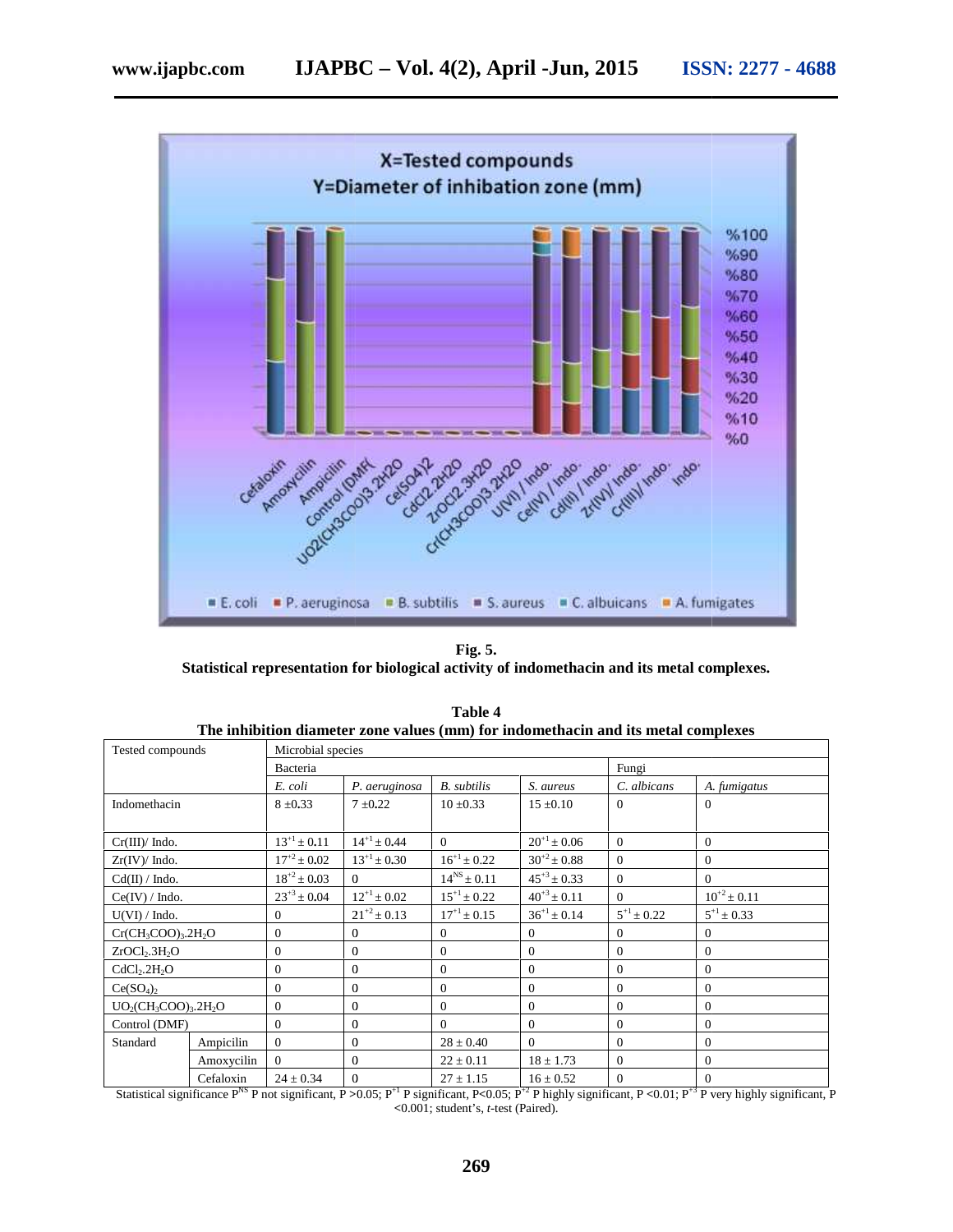#### **3. RESULTS AND DISCUSSION**

Indomethacin of Cr(II), Zr(IV), Cd(III), Ce(IV), and U(VI) were synthesized as solids of a color characteristics of the metal ion. Table 1 summarizes the carbon, hydrogen and nitrogen elemental analysis as well as melting points and magnetic properties of the isolated solid complexes. The results obtained indicated that all of the isolated complexes were formed from the reaction of the metal salt with indomethacine in 1:2 molar ratios in presence of NaOH for all the elements. All the complexes reported here in are hydrates with various degrees of hydration and air stable solids at room temperature. The structures of the complexes suggested from the elemental analysis agree quite well with their proposed formulas. The found values of elemental analysis agree quite well with the calculate percentage of C, H and N. The metal content is a well agreement with the molecular formulas of the prepared complexes. The molar conductance values of indo and its metal complexes were found in the range from 13.08 to 176.7  $\overline{S}$  cm<sup>2</sup> mol<sup>-1</sup>. Conductance data showed that the Cr(III) and Ce(IV) complexes are electrolyte compared with indomethacine alone . The magnetic moments (as B.M.) of the complexes were measured at room temperature. The Zr(IV),  $Cd(II)$ ,  $Ce(IV)$  and  $U(VI)$  complexes are found in vibrational diamagnetic characters and octahedral geometry around the metal ion but the Cr(III) complex is found in paramagnetism with measured magnetic moment value at 3.82.

For  $[Cr(Indo)<sub>2</sub>(H<sub>2</sub>O)<sub>2</sub>](CH<sub>3</sub>COO).2H<sub>2</sub>O$  and  $[Ce(Indo)<sub>2</sub>(H<sub>2</sub>O)<sub>2</sub>](SO<sub>4</sub>)$ . 2H<sub>2</sub>O complexes. The complexes solutions were tested with an aqueous solutions of  $FeCl<sub>3</sub>$  and  $BaCl<sub>2</sub>$ , a red brown color and a white precipitate were formed which indicated the presence of acetate and sulphate as counter ions (outside the complex sphere)  $\frac{5}{1}$ .

#### **3.1. Spectroscopic studies IR absorption spectra**

The infrared spectra of the ligand and their complexes were measured as KBr discs. The infrared spectra of the five complexes are compared with this of the free indomethacin in order to determine the site of coordination that may be involved in chelation. There are some guide peaks in the spectrum of the ligand which are of good help for achieving this goal. These peaks are expected to be involved in chelation (Table 2).

The band observed at  $1709 \text{ cm}^{-1}$  in the spectrum of the free indomethacin have been assigned to the stretching vibration of carboxylic group (COOH), <sup>6-</sup> <sup>15</sup>. In the case of bidentate carboxylate ligand, the antisymmetric and symmetric COO- stretches will be shifted to higher and lower frequencies, respectively, with an average  $\leq 200 \text{ cm}^{-1}$  16-30. The infrared

spectra of indomethacin complexes showed the absence of the band attributable to  $(COO^-)$  of carboxylic group. Instead, newly formed bands in the ranges  $1593-1570$  and  $1450-1423$  cm<sup>-1</sup> which assigned to the asymmetric and symmetric stretching vibrations of the ligated carboxylato group were obtained with  $\lt$  200 cm<sup>-1</sup> indicated that the carboxylate group reacts as bidentate through the two oxygen atoms of carboxylic group (Scheme 5)  $31-34$ . The IR spectra of all complexes containing hydration and coordination water molecules display bands at 3395-3380 cm<sup>-1</sup> due to (O-H) vibration mode of the water molecules [30] and this was confirmed by the results of thermal analysis. The stretching vibrations (C-H) of phenyl and  $CH_2$ ,  $CH_3$  units were observed in the range  $3167-2527$  cm<sup>-1</sup> The assignments of all the C<sub>H</sub> stretching vibrations agree quite well with the expected in the literature  $35-37$ .

The proposed structures for complexes are shown in Scheme 2, the indomethacin ligand coordinated to metal ions in such a way that the four oxygen atoms of their indomethacin ligand occupy equatorial positions forming a plane containing four-membered rings. For Zr(IV) and U(VI) complexes possesses a one plane of symmetry and belongs to  $C_s$  point group. The complex is expected to display 255 and 258 fundamentals which all are monodegenerate and distributed between  $A^\dagger$  and  $A^\dagger$ motions. The four vibrations of the uranyl unit,  $UO<sub>2</sub>$ , in the complex are of the type  $s(U=O)$ , A<sup> $\cdot$ </sup>,  $a_s(U=O)$ , A<sup> $\,$ </sup>; (UO<sub>2</sub>), A<sup> $\,$ </sup> and (UO<sub>2</sub>), A<sup> $\parallel$  38, 39</sup>.

The data given in Table 2 shows that the  $_{as}(U=O)$ occurs at 928 cm<sup>-1</sup> and corresponding  $s(U=O)$  is observed as strong band at  $849 \text{ cm}^{-1}$ . These assignments for the stretching vibrations of the uranyl group agree quite well with those known for many dioxouranium(V) complexes [36-38]. The  $_s$ (U=O) value was used as according to the known method<sup>40,</sup>  $v^{41}$ , to calculate both the U=O bond stretching force constant, F(U=O), and bond length. The calculated bond length and force constant values are 1.735 Å and 697.35  $Nm^{-1}$ , respectively. For Cr(III), Cd(II) and Ce(IV) complexes may belong to  $C_{2v}$  symmetry. The  $C_{2v}$  complexes,  $[M(Indo)<sub>2</sub>(H<sub>2</sub>O)<sub>2</sub>]<sup>n+</sup>$  are expected to display 261 vibrational fundamentals which all are monodegenerate and distributed between  $A_1$ ,  $A_2$ ,  $B_2$ and  $B_2$  motions.

The spectra of the isolated solid complexes showed a group of bands with different intensities which characteristics for (M-O). The (M-O) bands observed for Cr(III), at 617 and 521  $\text{cm}^{-1}$  for Zr(IV), at 613 and 529 cm<sup>-1</sup> and at 617 and 525 cm<sup>-1</sup> for Cd(II), Ce(IV) and U(VI) (Table 2) which are absent in the spectrum of indomethacin. This indicated the coordination of indomethacin through carboxylic groups.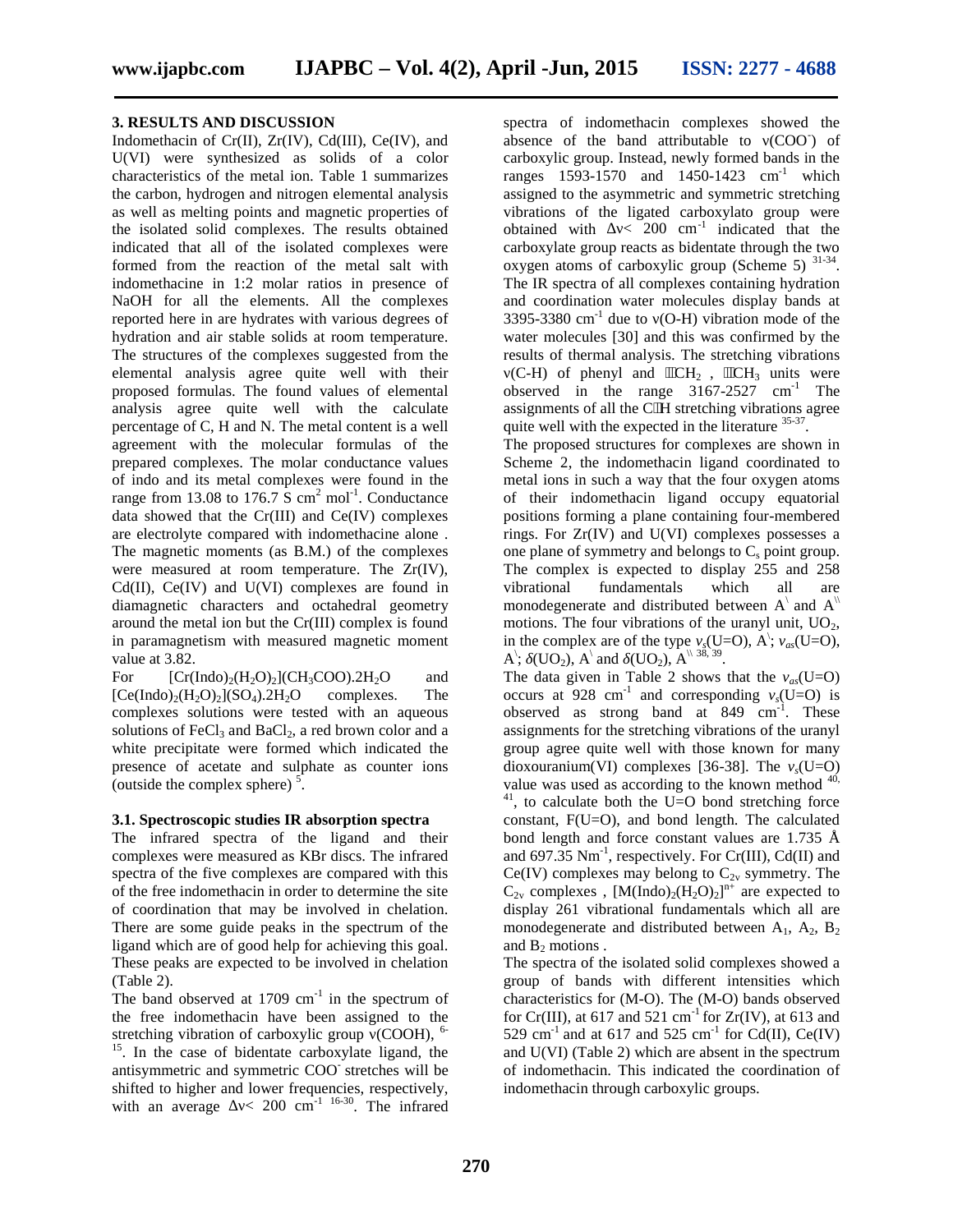#### **3.2. UV-Visible solid reflection Spectra**

The application of ultraviolet spectroscopy is more universal and can be useful in structural determinations of all chelates since they all absorb in this region  $42$ . The formation of the metal indomethacin complexes was also confirmed by the electronic solid reflection spectra. The electronic solid reflection spectra of (Indomethacin) along with Cr(III), Zr(IV), Cd(II), Ce(IV) and U(VI) complexes in the wavelength interval from 200 to 800 nm range are shown in Fig. 1. It can be seen that free indomethacin reflected at 280, 347, 430 and 455 nm. The first band at 280 nm may be attributed to  $-$ \* transition and the other bands observed at 347, 430 and 455 nm are assigned to n- \* transitions, these transitions occur in case of unsaturated hydrocarbons which contain ketone groups  $43, 44$ . The shift of the reflection bands to higher values (bathochromic shift) and the absence of the band at 347 nm in case of Cr(III), Zr(IV), Cd(II), Ce(IV) and U(VI) complexes and presence of new bands in the reflection spectra of complexes indicated the formation of their metal complexes <sup>44</sup>. Also,The five complexes have bands in the range from 514 to 580 nm which may be assigned to the ligand to metal charge-transfer<sup>45</sup>.

#### **3.3. <sup>1</sup>H NMR studies**

To make sure about the proposed structure of the isolated metal complexes,  $\mathbf{H}$  NMR spectra were carried out (Fig. 2). Fig. 2 showed the characteristic singlet at :12 ppm to the proton of carboxylic (COOH). The resonance of the carboxylic proton (COOH) is not detected in the spectra of the isolated solid complexes that suggest the coordination of indomethacin through its carboxylato oxygen atoms <sup>46</sup>. On comparing main peaks of indomethacin with its complexes, it is observed that , the values of protons of -CH aliphatic observed in the range of  $0.78-2.65$  ppm (s, 12H,  $-CH_3$ ) and those of aromatic ring in the range of 7.03-7.97 ppm ( : CH aromatic). From <sup>1</sup>H NMR and FT-IR results, it was proposed that the indomethacin coordinated to the central metal ion as bidentate ligand through the oxygen atom of carboxylic group <sup>47</sup> .

#### **3.4. Mass spectra**

The idea of mass spectrometer builds up on the separation of fragments ions dependent to the variation of these ions with the ratio of mass to charge (m/z). Mass spectrum of the free indomethacin (Fig. 3) showed molecular ion peak at m/z=357 (39%). The molecular ion peak [a] gave fragment which refer to base peak [b] at m/z=327 (13%) (Scheme 3). The molecular ion peak [a] losses  $C_7H_4ClO$  to give fragment [c] at m/z=218 (12%) and it losses  $C_8H_7ClO$  to give fragment [d] at m/z=203

(14%). It loses  $C_2H_3O_2$  to give [e] at m/z=297 (44%). The molecular ion peak [a] gave fragment [f] at m/z=252 (13%). The fragmentation patterns of our studied complexes were obtained from mass spectra (Fig. 3). The mass spectrum of Cr(III) complex displayed molecular peak at m/z 896 (24%) suggesting that the molecular weight of the assigned product matching with elemental analysis calculated. Fragmentation pattern of the complex  $[Cr(Indo)<sub>2</sub>(H<sub>2</sub>O)<sub>2</sub>](CH<sub>3</sub>COO)$ .  $2H<sub>2</sub>O$  is given as an example (Scheme 4). The molecular ion peak [a] appeared at m/z=896 (24%) losses  $C_7H_4ClO$  to give [b] at m/z=757 (11%) and it also loses  $C_{14}H_8Cl_2O_2$  to give  $[c]$  at m/z=618 (45%). The molecular ion peak [a] losses  $C_{17}H_{14}NO_2Cl$  to give [d] at m/z=598 (15%) and it losses two molecules of water to give [e] at m/z=860 (17%). The parent peak also losses  $C_{12}H_{10}ClO_2$  to give [f] at m/z=675 (11%) and it losses  $C_{24}H_{20}Cl_2O_4$  to give [g] at m/z=454 (10%). The mass spectra of  $Zr(IV)$ ,  $Cd(II)$ ,  $Ce(IV)$  and  $U(VI)$ complexes displayed molecular peaks at 892.774, 897.974, 1021.69 and 1037.604 which refer to M.Wt. of these complexes with the abundance at 19%, 21%, 27% and 17%, respectively.

#### **3.5. Thermal analysis**

Thermogravimetric (TGA) and differential thermogravimetric (DTG) analyses for indomethacin and its isolated solid complexes, were carried out to get information about the thermal stability of these new complexes and to suggest a general scheme for thermal decomposition as well as to ascertain the nature of associated water molecules. In the present investigation, heating rates were suitably controlled at 10 C min-1 under nitrogen atmosphere and the weight loss is measured from room temperature to 1200  $^{\circ}$ C. Fig. 4 represent the TGA and DTG curves and Table 3 gives the maximum temperature values for decomposition along with the corresponding weight loss values for each step of the decomposition reaction. These data support the proposed complexes chemical formulae. Indomethacin is thermally stable at room temperature. Decomposition of the indo started at 21 $\degree$ C and finished at 998 $\degree$ C with one stage at two maxima 325 and 530  $^{\circ}$ C and is accompanied by a weight loss of 99.78%.

The thermal degradation for  $[Cr(Indo)<sub>2</sub>(H<sub>2</sub>O)<sub>2</sub>](CH<sub>3</sub>COO).2H<sub>2</sub>O complex exhibits$ two degradation steps. Hydrated Cr(Ι) complex loss upon heating two water molecules in the first stage at maximum temperature  $116$  °C. The second step of decomposition occurs at two maxima temperature at 380 and 977 °C. This step is associated with the loss of indomethacine forming  $CrO<sub>1.5</sub> +3C$  as a final product.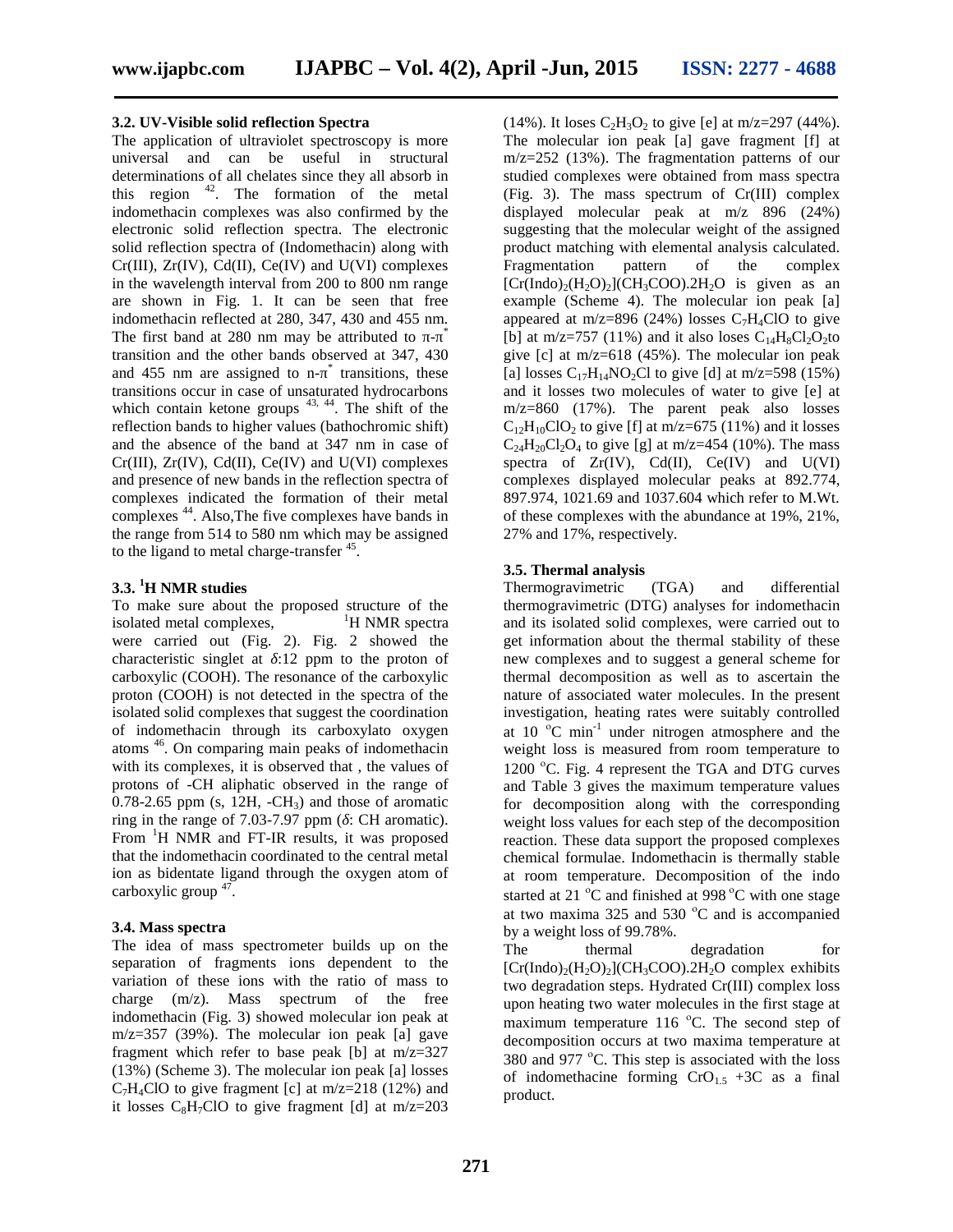The  $[ZrO(Indo)<sub>2</sub>(H<sub>2</sub>O)]$ .3H<sub>2</sub>O complex decomposes in two steps within the temperature range  $30-1181$  <sup>o</sup>C with total mass loss  $71.23\%$  leaving  $ZrO<sub>2</sub>$  as residue.

The thermal decomposition of  $[Cd(Indo)<sub>2</sub>(H<sub>2</sub>O)<sub>2</sub>]$ .2H<sub>2</sub>O complex in inert atmosphere proceeds approximately with two main degradation steps. The first step of decomposition occurs at maximum temperature of  $112 \degree C$  and is accompanied by a weight loss of 4.00%, corresponding to the loss of two water molecules. The second stage of decomposition occurs at three maxima temperature of 377, 569 and 730  $^{\circ}$ C. The weight loss at this step is 68.59 %, corresponding to the loss of  $15C_2H_2+2HCl+CO_2+2NO_2+H_2O$  as will be described by the mechanism of the decomposition. The final thermal decomposition product is  $CdCO<sub>3</sub>+6C$ .

For Ce(IV) complex  $[Ce(Indo)<sub>2</sub>(H<sub>2</sub>O)<sub>2</sub>](SO<sub>4</sub>)$ .2H<sub>2</sub>O the thermal decomposition exhibits two main degradation steps. The step of decomposition occurs at maximum temperature of  $169 \degree C$  and is accompanied by weight loss of 3.50%, corresponding to the loss of two water molecules. The second stage of decomposition occurs at maxima temperature of 292 and 442  $\degree$ C and is accompanied by a weight loss of 70.12%, corresponding to the loss of  $4C_2H_4+8C_2H_2+2NO_2+6CO+SO_2+2HCl$ , the final product obtained at  $722 \degree C$  is  $CeO<sub>2</sub>+8C$ .<br>The thermal decompositi

The thermal decomposition of  $[UO<sub>2</sub>(Indo)<sub>2</sub>(H<sub>2</sub>O)]$ .2H<sub>2</sub>O exhibits two main degradation steps with maxima at 84, 381, 433, 871 and 1113  $\mathrm{^{\circ}C}$  and is accompanied by a weight loss of 65.72%, corresponding to the loss of  $14C_2H_2+2NO_2+2HCl+CO_2+H_2O+2CO$  giving UO<sub>2</sub> as a final product 48-50

### **3.6. Antimicrobial activity**

The antibacterial activity of the indomethacin ligand and its metal complexes, was studied against four bacterial species such as *S. aureus, E. coli*, *P. aeruginosa* and *B. subtilis* and two antifungal screening C*. albicans and A. fumigatus* (Fig. 5). Screening was performed by determining the inhibition zone values (mm) (Table 4).

A comparative study of ligand and its metal complexes showed that the Cr(III) complex showed significant difference for all types of bacteria except *B. subtilis* than free ligand. The Zr(IV) complex showed highly significant for *S. aureus* and *E. coli* and significant for *P. aeruginosa* and *B. subtilis*. Cd(II) showed highly significant against *E. coli* and very highly significant against *S. aureus* and not significant for *P. aeruginosa*. The Ce(IV) showed very highly significant against *S. aureus* and *E. coli* and significant difference for *P. aeruginosa* and *B. subtilis* and highly significant against *A. fumigatus*.

U(VI) showed highly significant for *P. aeruginosa*, *and significant for S. aureus*, *B. subtilis, C. albicans and A. fumigatus* and not significant for *E. coli*.

The results were promising compared with the previous studies  $51-55$ . The metal ions are increasing the solubility of indomethacin, this increase of hydrophilicity can enhance the ability of drug molecules in crossing the membrane of a cell, and hence raise the biological utilization ratio and activity of the drug on the basis of the oxidation state of the metal ion, overtone concept and chelation theory Also, the chelation reduces the polarity of the metal ions, mainly because of the partial sharing of its positive charge with the donor groups and possibly the -electron delocalization within the whole chelate ring system thus formed during coordination. Such chelation increase the lipophilic character of the central metal ion <sup>49</sup>. This increased lipophilicity enhances the penetration of complexes into the lipid membranes and blocks the metal binding sites in enzymes of microorganisms.

These complexes also disturb the respiration process of the cell and thus block the synthesis of proteins, which restricts further growth of the microorganisms.

### **REFERENCES**

- 1. Dukes MNG, Meyler's Side Effects of Drugs, An Encyclopedia of Adverse Reactions and Interactions, 13th ed., Elsevier, Amsterdam, 1996.
- 2. Vane JR, Botting RM. Mechanism of action of aspirin-like drugs.Semin. Arthritis Rheum., 1997, 26: 2-10.
- 3. Galani A, Demertzi D, Kourkoumelis N, Koutsodimou A, Dokorou V, Ciunik Z, Russo U, Demertzis M. Organotin adducts of indomethacin: synthesis, crystal structures and spectral characterization of the first organotin complexes of indomethacin. Polyhedron, 2004, 23: 2021-2030.
- 4. Beecher DJ, Wong AC. Identification of hemolysin BL-producing *B. cereus* by a discontinuous hemolytic pattern in blood agar. Appl. Environ. Microbial., 1994, 60:1646-1651.
- 5. Saif M, Mashaly MM, Eid MF, Fouad R. Synthesis, characterization and thermal studies of binary and/or mixed ligand complexes of Cd(II), Cu(II), Ni(II) and Co(III) based on  $2$ -(Hydroxybenzylidene) thiosemicarbazone: DNA binding affinity of binary Cu(II) complex. Spectrochim.Acta Part A, 2012, 92: 347-356.
- 6. Silverstein RM, Bassler GC, Morril TC. Spectroscopic Identification of Organic Compounds,  $5<sup>th</sup>$  Ed., Wiley, New York, 1991.
- 7. Sadeek SA. Synthesis, thermogravimetric analysis, infrared, electronic and mass spectra of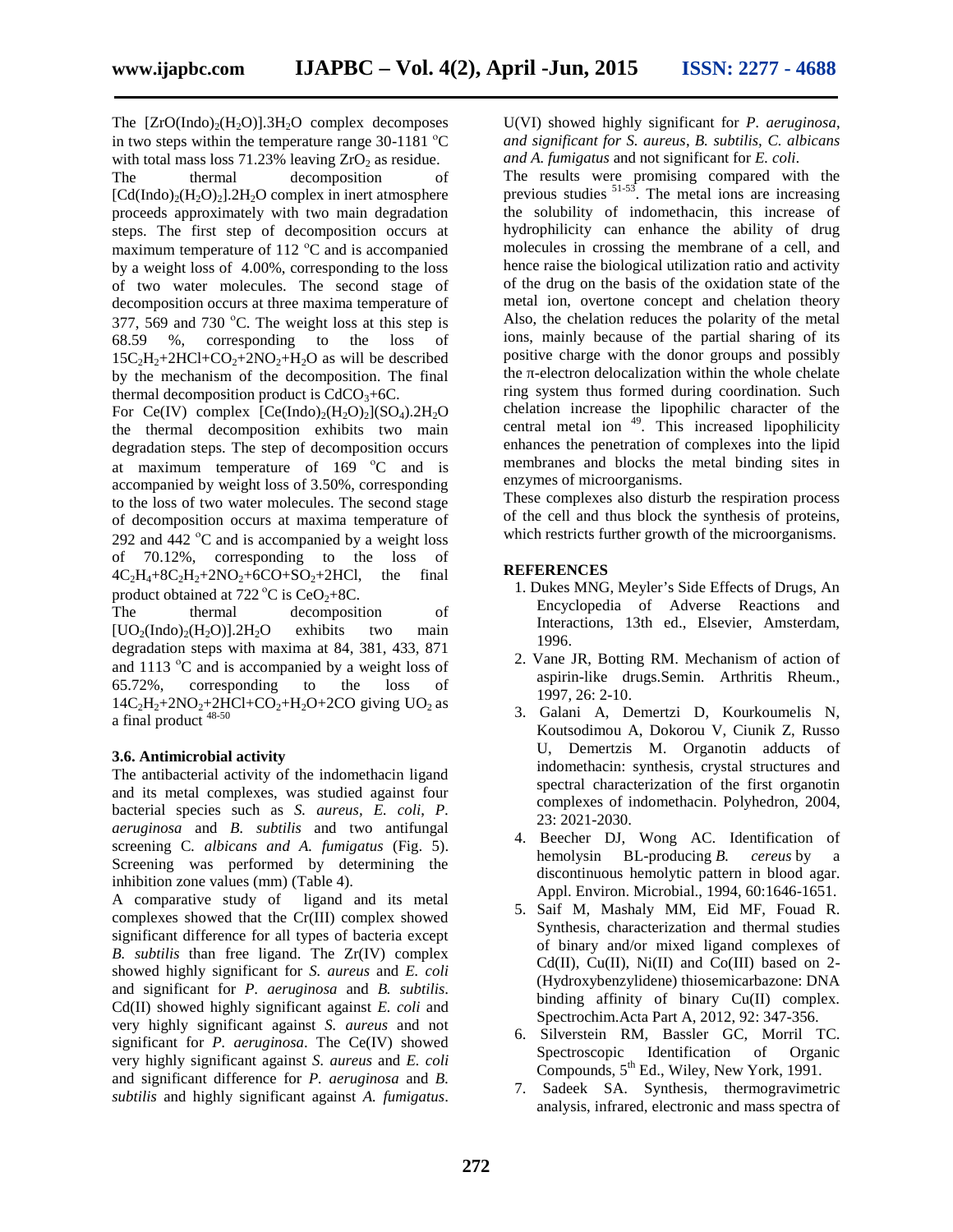Mn(II), Co(II) and Fe(III) norfloxacin complexes. J. Mol. Struct., 2005, 753: 1-12.

- 8. Sadeek SA, Refat MS,Hashem HA. Complexation and thermogravimetric investigation on tin(II) and tin(IV) with norfloxacin as antibacterial agent. J. Coord. Chem., 2006, 59:759-775.
- 9. Sadeek SA, EL-Shwiniy WH. Metal complexes of the fourth generation quinolone antimicrobial drug gatifloxacin: Synthesis, structure and biological evaluation. J. Mol. Struct., 2010, 977: 243-253.
- 10. Sadeek SA, EL-Shwiniy WH. Preparation, structure and microbial evaluation of metal complexes of the second generation quinolone antibacterial drug lomefloxacin. J. Mol. Struct., 2010, 981: 130-138.
- 11. Sadeek SA, EL-Shwiniy WH. Metal complexes of the third generation quinolone antibacterial drug sparfloxacin: preparation, structure, and microbial evaluation. J. Coord. Chem., 2010, 63: 3471-3482.
- 12. Sadeek SA, Zordok WA, El-Attar MS, Ibrahim MS. spectroscopic, structural, thermal and antimicrobial studies of 4,6-bis (4 chlorophenyl)-2-oxo-1,2-dihydropyridine-3 carbonitrile with some transition metals. Bull. Chem. Soc. Ethiop., 2015, 29(1): 75-94.
- 13. Sadeek SA, EL-Shwiniy WH, Zordok WA, EL- Didamony AM. synthesis, spectroscopic, thermal and biological activity investigation of new Y() and Pd() norfloxacin complexes. J. Argent. Chem. Soc., 2009, 97: 128-148.
- 14. Sadeek SA, EL-Didamony AM, EL-Shwiniy WH, Zordok WA. Uranium (VI) and zirconium (IV) of the second generation quinolone antimicrobial drug norfloxacin: structure and biological activity. J. Argent. Chem. Soc., 2009, 97: 51-76.
- 15. Gao F, Yang P, Xie J, Wang H. Synthesis, characterization and antibacterial activity of novel Fe(III), Co(II), and Zn(II) complexes with norfloxacin. J. Inorg. Biochem., 1995, 60: 61- 67.
- 16. Dendrinou-Samara C, Kessissoglou DP, Manoussakis GE, Mentzafos D, Terzis A. Copper(II) complexes with antiinflammatory drugs as ligands. Molecular and crystal structure of bis(dimethylsulfoxide)tetrakis(6-methoxy- methyl-2-naphthalene-acetato)dicopper(II) and bis(dimethylsulfoxide)tetrakis(1-methyl-5- (toluolyl)-1H-pyrrole-2-acetato)dicopper(II) compounds. J. Chem. Soc., Dalton. Trans., 1990, 959-965.
- 17. Dendrinou-Samara C, Jannakoudakis PD, Kessissoglou DP, Manoussakis GE, Mentzafos

D, Terzis A. Copper(II) complexes with antiinflammatory drugs as ligands solution behaviour and electrochemistry of mono and bi nuclear complexes. J. Chem. Soc., Dalton. Trans., 1992: 3259-3264.

- 18. Kessissoglou DP, Manoussakis GE, Hatzidimitriou AG, Kanatzidis MG. Synthesis and Characterization of Sulfonylurea Complexes With  $Cd_{2}+$ , Hg<sub>2</sub>+ and Ag+. Crystal and Molecular Structures of  $K[Cd(Chlorpropamide)_3]$  and Hg(Tolbutamide) $2$ . Inorg. Chem. 1987, 26: 1395-1402.
- 19. Sadeek SA, Zordok WA, El-Farargy AF, El- Desoky SI. Synthesis, spectral, characterization, DFT and biological studies of new 3-[(3chlorophenyl)-hydrazono]-pentane-2,4-dione metal complexes. J. Kor. Chem. Soc., 2014, 58(2): 169-178.
- Hatzidimitriou AG, Manoussakis GE, Kessissoglou DP, Kourounakis PN, Economidis G. Solid and solution behavior of sulphonylurea complexes with ions of IIA group metals. Molecular modeling of  $K[Zn(CICH_4SO_2NCONHC_3H_7)_3]$  and action of zinc-sulphonylurea complexes as hypoglycemic agents. J. Inorg. Biochem., 1990, 39: 263-276.
- 21. Xanthopoulos CE, Sigalas MP, Katsoulos GA, Tsipis CA, Terzis A, Hountas A. crystal structure, magnetic properties and orbital interactions of the binuclear fumaratobridged bis[(*N*-(2-diethylamino)ethyl) salicylidenaminato)copper(II)]complex. *Inorg. Chim. Acta*, 1993, 214,: 153-157.
- 22. Davies JA, Eagle CT, Pinkerton AA, Syed R Carbonatobis(triethylphosphine)platinum(II) Acta. Cryst., 1987, 43: 1547-1549.
- 23. Gregg MR, Powell J, Sawyer JF. Carbonatobis(triphenylphosphine)platinum(II) tetrahydrofuran solvate. Acta. Cryst., 1988, 44: 43-46.
- 24. Cariati F, Mason R, Robertson GB, Ugo R. The structure of bis(triphenylphosphine)carbonatoplatinum(II). J. Chem. Soc., Chem. Commun., 1967, 408.
- 25. Robertson GB, Tucker PA. Carbonatobis(triisopropylphosphine)platinum(II ), C19H42O3P2Pt. Acta. Cryst., 1983, 39: 858- 860.
- 26. Bryndza HE, Calabrese JC, Marsi M, Roe DC, Tam W, Bercaw JE. -Hydride elimination from methoxo vs. ethyl ligands: thermolysis of  $(DPPE)Pt(OCH<sub>3</sub>)<sub>2</sub>$ ,  $(DPPE)Pt(CH<sub>2</sub>CH<sub>3</sub>)(OCH<sub>3</sub>)$ and (DPPE)Pt( $CH<sub>2</sub>CH<sub>3</sub>$ )<sub>2</sub>. Journal of American Chemical Society, 1986 108: 4805-4813.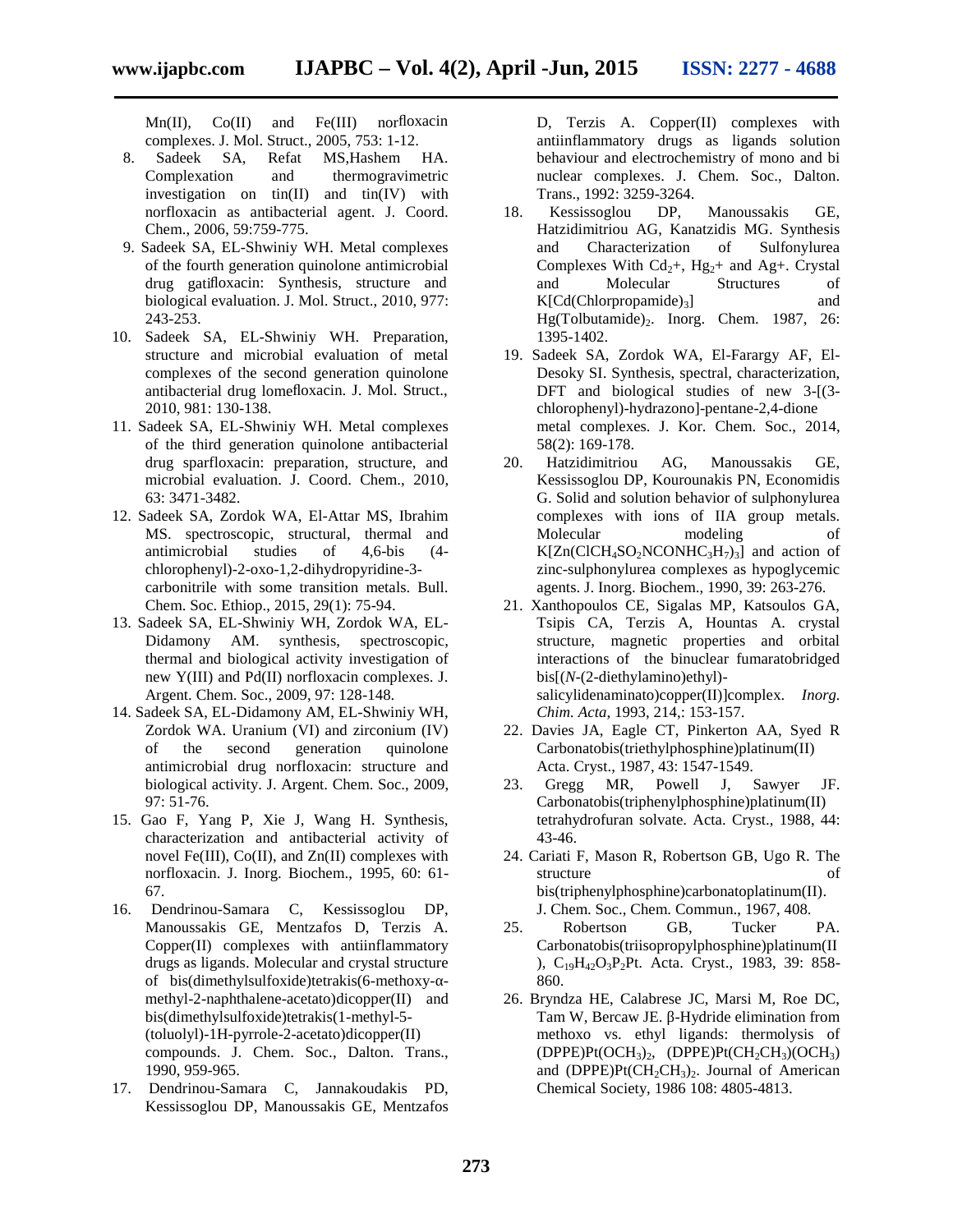- 27. Manoussakis G, Bolos C, Ekateriniadou L, Sarris C. Synthesis, Characterization and Anti- Bacterial Studies of Mixed-Ligand Complexes of Dithiocarbamato Thiocyanato and Iron(III), Nickel(II), Copper(II) and Zinc(II). European Journal of Medicinal Chemistry, 1987, 22: 421- 425.
- 28. Kortsaris AE, Kyriakidis DA. Ornithine decarboxylase and phosphatase activity can be stimulated by low concentrations of interferon in human breast cancer cell lines. Microbiologica, 1988, 11:347-353.
- 29. Sheldrick GM. SHELX86, University of Gottingen, Germany, 1986.
- 30. Sheldrick GM. SHELXL93, Crystal Structure Refinement, University of Gottingen, Germany, 1993.
- 31. Pasomas G, Tarushi A, Efthimiadou EK. Synthesis, characterization and DNA-binding of the mononuclear dioxouranium(VI) complex with ciprofloxacin. Polyhedron, 2008, 27: 133- 138.
- 32. Nakamoto K. Infrared and Raman Spectra of Inorganic and Coordination Compounds,  $4<sup>th</sup>$ Ed., Wiley, New York, 1986.
- 33. Nakamoto K. Infrared Spectra of Inorganic and Coordination Compounds, Wiley, New York, 1963.
- 34. Deacon GB, Phillips R. Relationships between the carbon-oxygen stretching frequencies of carboxylato complexes and the type of carboxylate coordination. Coordination Chemistry Reviews, 1980, 33: 227-250.
- 35. Almodfa H, Said AA, Nour EM. preparation and infrared and thermal studies of  $[UO<sub>2</sub>(salen)(DMF)]$ . Bull. Soc. Chem. Fr., 1991, 128: 137-139.
- 36. Sadeek SA, Teleb SM, Refat MS, Elmosallamy MAF. Preparation, thermal and vibrational studies of  $UO<sub>2</sub>(acac-o-phdn)(L)$  (L=H<sub>2</sub>O, py, DMF and Et<sub>3</sub>N). Journal of Coordination Chemistry, 2005, 58: 1077-1085.
- 37. Silverstein RM, Bassler GC, Morril TC. Spectroscopic Identification of Organic Compounds,  $5^{th}$  Ed., Wiley, New York, 1991.
- 38. Patil SA, Naik VH, Kulkarni AD, Badami PS. DNA cleavage, antimicrobial, spectroscopic and fluorescence studies of  $Co(II)$ ,  $Ni(II)$  and  $Cu(II)$ complexes with SNO donor coumarin Schiff bases.Spectrochim. Acta A, 2010, 75: 347-354.
- 39. Nour EM, Taha AA, Alnaimi IS, Infrared and Raman studiesof [UO(salen)(L)](L=H2O and CH3OH). Inorg. Chim. Acta, 1988, 141: 139- 140.
- 40. Jones LH. Determination of U–O bond distance in uranyl complexes from their infrared spectra. Spectrochim. Acta, 1959, 15: 409-411.
- 41. Nour EM, Al-kority AM, Sadeek SA, Teleb SM. Synthesis and spectroscopic of NN/-O phenylene bis (salicylideneiminato) dioxouranium (VI) solvates (L) (L=DMF and PY). Synth. React. Inorg. Met.-Org. Chem., 1993, 23: 39-52.
- 42. Nakamoto K, Mccarthy, PJS, Fujiwara, Shimura Y, Fujita J, Hare CR, Saito Y. Spectroscopy and structure of metal chelate compounds, John Wiley & Sons, New York, London, Sydney, 1968.
- 43. Refat MS. Synthesis and characterization of norfloxacin-transition metal complexes (group 11, IB): Spectroscopic, thermal, kinetic measurements and biological activity. Spectrochimica Acta Part A, 2007, 68: 1393- 1405.
- 44. EL-Shwiniy WH, Sadeek SA. Synthesis and characterization of new 2-cyano-2-(p-tolyl hydrazono)thioacetamide metal complexes and a study on their antimicrobial activities. Spectrochimica Acta Part A, 2015, 137: 535- 546.
- 45. Cotton FA, Wilkinson G, Murillo CA, Bochmann M. Advanced Inorganic Chemistry,  $6<sup>th</sup>$  Ed., Wiley, New York, 1999.
- 46 Muhammad I, Javed I, Shahid I, Nazia I. In vitro antibacterial studies of Ciprofloxacin-imines and their complexes with Cu(II), Ni(II), Co(II) and Zn(II). Turkish Journal of Biology, 2007, 31: 67-72.
- 47. Skauge T, Turel I, Sletten E. Interaction between ciprofloxacin and DNA mediated by  $Mg^{2+}$  ions. Inorganica. Chimica Acta, 2002, 339: 239-247.
- 48. Bandoli G, Clemente DA, Croatto U, Vidali M, Vigato PA. Preparation and crystal molecular structure of N'-o -phenylene-bis (salicylideneiminato)  $U0<sub>2</sub>(EtOH)$ ]. Chem. Commun., 1971, 1330.
- 49 Sadeek SA, EL-Shwiniy WH, Zordok WA, EL- Didamony AM. Spectroscopic, structure and antimicrobial activity of new Y(III) and Zr(IV) ciprofloxacin. Spectrochimica Acta Part A, 2011, 78: 854-867.
- 50. Brzyska W, Hakim M. Hippurates of Mn(II), Cd(II) and Ag(I). Polish Journal of Chemistry, 1992, 66: 413-418.
- 51. Hughes MN. The inorganic chemistry of biological processes.  $2<sup>nd</sup>$  Fd Wilev biological processes,  $2<sup>nd</sup>$  Ed., Wiley Interscience, New York, 1981.
- 52. Anacona JR, Toledo C. Synthesis and antibacterial activity of metal complexes of